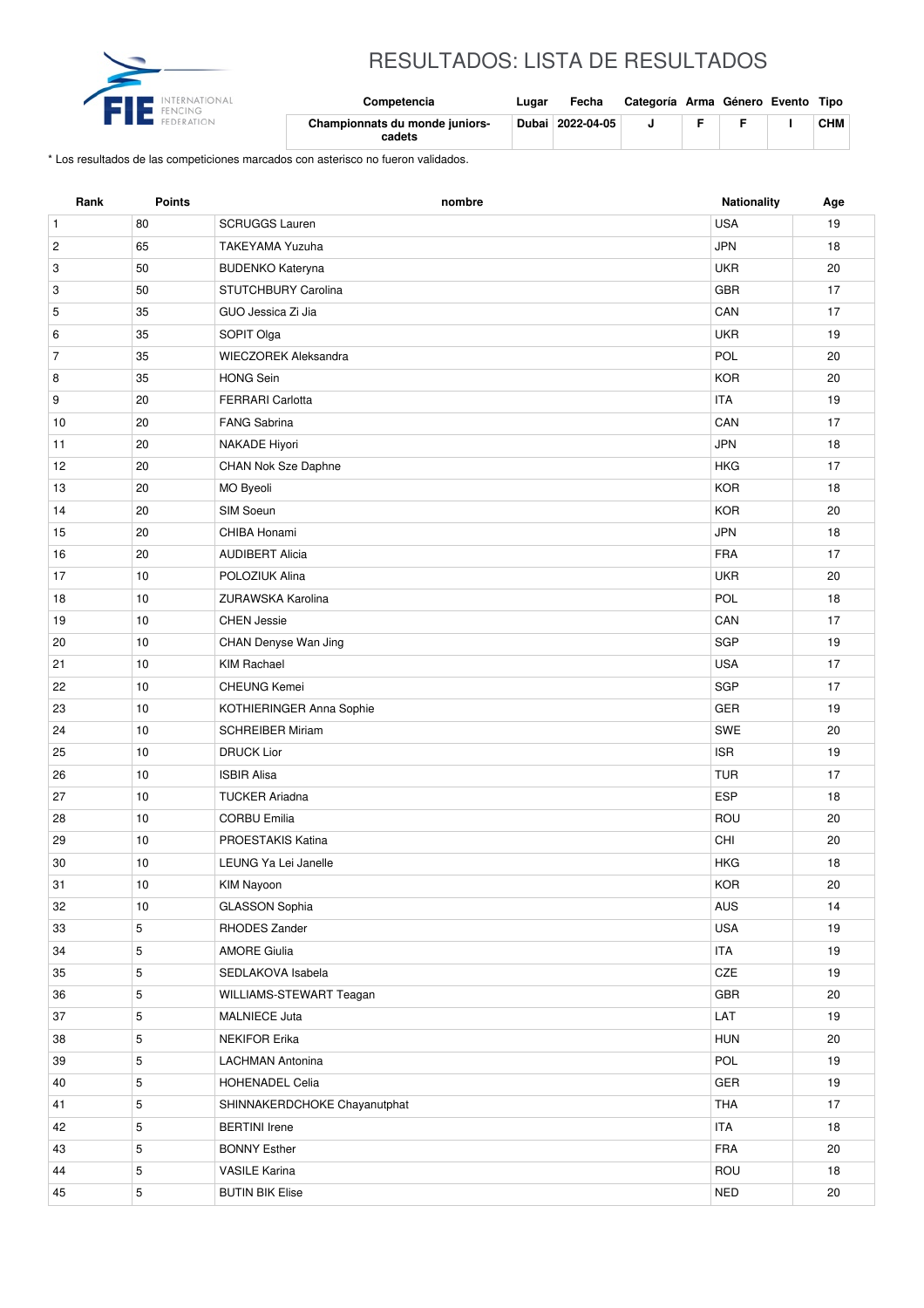| Rank | Points | nombre                        | <b>Nationality</b> | Age |
|------|--------|-------------------------------|--------------------|-----|
| 46   | 5      | SOFRAN Teodora                | ROU                | 19  |
| 47   | 5      | CHUNG Wan Yin                 | <b>HKG</b>         | 17  |
| 48   | 5      | PETROVA Kristina              | <b>UKR</b>         | 17  |
| 49   | 5      | <b>KALOCSAI Luca</b>          | <b>HUN</b>         | 18  |
| 50   | 5      | FEI Ruoqiu                    | CHN                | 20  |
| 51   | 5      | <b>GOMES Rafaella</b>         | <b>BRA</b>         | 19  |
| 52   | 5      | <b>TORRES JIMENA</b>          | <b>MEX</b>         | 18  |
| 53   | 5      | HOLLAND-CUNZ Luca Sarah       | GER                | 18  |
| 54   | 5      | <b>DURUKAN Almila Birce</b>   | <b>TUR</b>         | 17  |
| 55   | 5      | <b>CATANTAN Samantha Kyle</b> | PHI                | 20  |
| 56   | 5      | WEINTRAUB Maia Mei            | <b>USA</b>         | 20  |
| 57   | 5      | <b>ILLEKOVA Michala</b>       | CZE                | 17  |
| 58   | 5      | <b>MEBARKI Meriem</b>         | <b>ALG</b>         | 19  |
| 59   | 5      | <b>PELLETIER Heloise</b>      | <b>FRA</b>         | 19  |
| 60   | 5      | GARYFALLOU Stavroula Myrsini  | GRE                | 16  |
|      | 5      | <b>USMONOVA Marjona</b>       | <b>UZB</b>         | 17  |
| 61   |        |                               |                    |     |
| 62   | 5      | <b>KOLLAR Anna</b>            | <b>HUN</b>         | 15  |
| 63   | 5      | <b>ALBREIKI Noora</b>         | <b>UAE</b>         | 20  |
| 64   | 5      | <b>DINCA Andreea</b>          | ROU                | 17  |
| 65   | 2,5    | <b>BLAZIC Doria</b>           | CRO                | 19  |
| 66   | 2,5    | <b>RADWAN Alia</b>            | EGY                | 20  |
| 67   | 2,5    | <b>ONEIL Neve</b>             | AUS                | 16  |
| 68   | 2,5    | <b>AKTAYEVA Sofiya</b>        | KAZ                | 15  |
| 69   | 2,5    | PANTANETTI Benedetta          | <b>ITA</b>         | 19  |
| 70   | 2,5    | <b>ZONI Anna</b>              | GER                | 19  |
| 71   | 2,5    | <b>IIMURA Ayano</b>           | <b>JPN</b>         | 17  |
| 72   | 2,5    | <b>TALAVERA Daena Louise</b>  | PHI                | 18  |
| 73   | 2,5    | CALDERON Ana Sofia            | <b>MEX</b>         | 20  |
| 74   | 2,5    | <b>BALLOU Eleni</b>           | GRE                | 16  |
| 75   | 2,5    | ROUSSEAU Marion               | <b>FRA</b>         | 19  |
| 76   | 2,5    | MCGILLION-MOORE Kaitlyn       | <b>IRL</b>         | 18  |
| 77   | 2,5    | <b>KHARRAM Shahad</b>         | <b>UAE</b>         | 20  |
| 78   | 2,5    | KOLODZIEJCZYK Malwina         | POL                | 19  |
| 79   | 2,5    | HAMZA Malak                   | EGY                | 16  |
| 80   | 2,5    | PROKESOVA Barbora             | CZE                | 16  |
| 81   | 2,5    | <b>DIMAS Constanca</b>        | <b>POR</b>         | 19  |
| 82   | 2,5    | VIANNA Gabriella              | <b>BRA</b>         | 18  |
| 83   | 2,5    | <b>CALAZANS Talia</b>         | <b>BRA</b>         | 20  |
| 84   | 2,5    | MURALIDHARAN Mayuri           | <b>AUS</b>         | 18  |
| 85   | 2,5    | <b>SANTOS Annika Beatrice</b> | PHI                | 20  |
| 86   | 2,5    | <b>JOSAN Uliana-Dumitrita</b> | <b>MDA</b>         | 15  |
| 87   | 2,5    | ONG Philippa Jean Ziyi        | MAS                | 18  |
| 88   | 2,5    | PURKARTHOFER Marie            | AUT                | 18  |
| 89   | 2,5    | SABATINI Isabella             | CAN                | 19  |
| 90   | 2,5    | SUCHER Shira                  | <b>ISR</b>         | 17  |
| 91   | 2,5    | AYARI Yasmine                 | <b>TUN</b>         | 19  |
| 92   | 2,5    | <b>BEARDMORE Emily</b>        | GBR                | 20  |
| 93   | 2,5    | GAYDOS Sofia                  | <b>ESP</b>         | 18  |
| 94   | 2,5    | SORIANO Mariana               | PER                | 16  |
|      |        |                               |                    |     |
| 95   | 2,5    | RUBASOVA Ema                  | CZE                | 19  |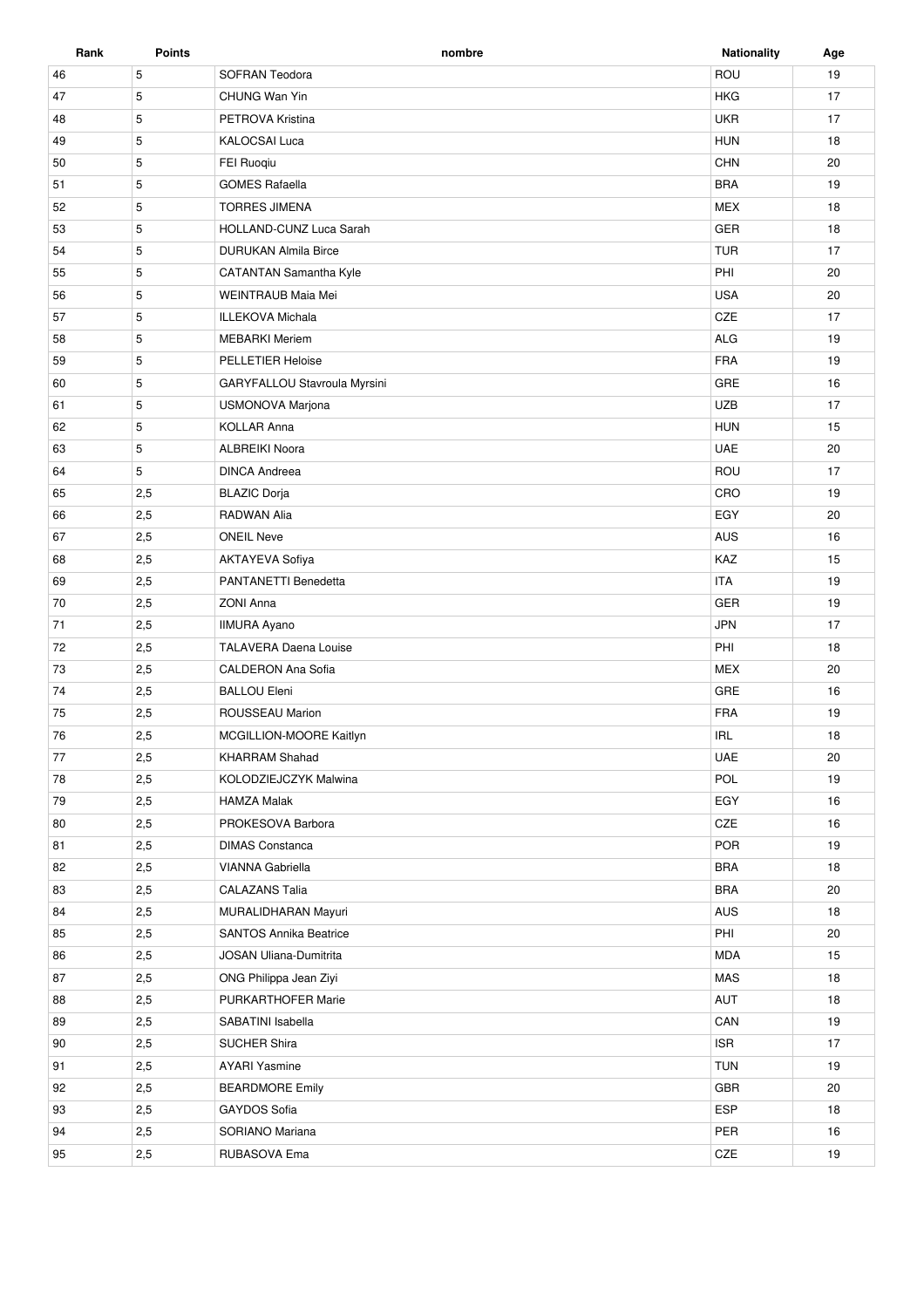| Rank | <b>Points</b> | nombre                             | <b>Nationality</b> | Age |
|------|---------------|------------------------------------|--------------------|-----|
| 96   | 2,5           | ZEBOUDJ Sonia                      | <b>ALG</b>         | 19  |
| 97   | 1,25          | CARLSEN ANDERSEN Thea              | <b>DEN</b>         | 18  |
| 98   | 1,25          | TANG Lauren Yan Faye               | <b>MAS</b>         | 17  |
| 99   | 1,25          | COJOCARI Maria                     | <b>MDA</b>         | 17  |
| 99   | 1,25          | EISTERT Julia                      | AUT                | 20  |
| 99   | 1,25          | <b>TASDELEN Melike</b>             | <b>TUR</b>         | 19  |
| 102  | 1,25          | <b>WINTERBERG-POULSEN Marie</b>    | <b>DEN</b>         | 18  |
| 103  | 1,25          | <b>DOBRININA Uliana</b>            | <b>MDA</b>         | 16  |
| 104  | 1,25          | <b>MAJALI Roaa</b>                 | <b>JOR</b>         | 20  |
| 105  | 1,25          | <b>ALOYAN Aida</b>                 | ARM                | 18  |
| 105  | 1,25          | LIU Hoi Kiu                        | <b>HKG</b>         | 16  |
| 105  | 1,25          | PAPAIANO Laura                     | <b>BRA</b>         | 20  |
| 108  | 1,25          | <b>KOSTER Tessa</b>                | <b>NED</b>         | 18  |
| 109  | 1,25          | <b>SUAREZ Valeria</b>              | <b>MEX</b>         | 20  |
| 110  | 1,25          | SERC Iza                           | <b>SLO</b>         | 18  |
| 111  | 1,25          | <b>KHALED Lojain</b>               | EGY                | 16  |
| 112  | 1,25          | ALBLOOSHI Alhayam                  | <b>UAE</b>         | 15  |
| 113  | 0             | SILK Georgia                       | <b>GBR</b>         | 20  |
| 114  | $\mathbf 0$   | <b>BUIJSE Valerie</b>              | <b>NED</b>         | 17  |
| 115  | 0             | <b>FABIANEK Marie</b>              | <b>AUT</b>         | 18  |
| 116  | 0             | PORTILLO Claudia                   | <b>ESP</b>         | 18  |
| 117  | 0             | NG Chloe Wanyi                     | <b>SGP</b>         | 20  |
| 118  | 0             | <b>MLEKUZ Eli</b>                  | <b>SLO</b>         | 18  |
|      | 0             | <b>NAOREM Mina Devi</b>            | <b>IND</b>         | 20  |
| 119  |               |                                    |                    |     |
| 120  | 0             | POPPEL Ankita                      | SWE                | 19  |
| 121  | 0             | TAY Anna Wan Enn                   | SGP                | 18  |
| 122  | 0             | <b>SWEENEY Georgette</b>           | AUS                | 15  |
| 123  | $\mathbf 0$   | <b>B'CHIR Nourane</b>              | <b>TUN</b>         | 15  |
| 123  | 0             | <b>KOVACS Reka</b>                 | <b>HUN</b>         | 18  |
| 123  | 0             | MOOSA Zainb                        | <b>UAE</b>         | 18  |
| 126  | 0             | <b>GROESS Chiara</b>               | AUT                | 19  |
| 127  | 0             | OSENDE Carmen                      | <b>ESP</b>         | 18  |
| 128  | 0             | <b>BEKBOLAT Kamila</b>             | KAZ                | 20  |
| 129  | 0             | FENGER Filippa Dybdal              | DEN                | 20  |
| 130  | 0             | GNOYEVA Alyona                     | KAZ                | 17  |
| 131  | 0             | POZGAJCIC Lorena                   | CRO                | 16  |
| 132  | 0             | LAISHRAM Khusboorani               | <b>IND</b>         | 20  |
| 133  | 0             | <b>EMANUEL Ava</b>                 | <b>NED</b>         | 17  |
| 134  | 0             | SORIANO Goni                       | <b>ISR</b>         | 17  |
| 135  | 0             | AL SIYABI Israa                    | OMA                | 14  |
| 136  | 0             | ABDELHAMID Aisha                   | EGY                | 19  |
| 136  | 0             | YARIV Ela                          | <b>ISR</b>         | 18  |
| 138  | 0             | VINAYAKAM PARANJOTHI Kanagalakshmi | <b>IND</b>         | 19  |
| 139  | 0             | <b>OLSTROEM Stine Bank</b>         | DEN                | 19  |
| 140  | 0             | <b>HRIBAR Manca</b>                | <b>SLO</b>         | 16  |
| 141  | 0             | MAY Chantelle                      | <b>NZL</b>         | 18  |
| 142  | 0             | RIZZAL Surayya                     | MAS                | 16  |
| 143  | 0             | KANUPRIYA Kanupriya                | <b>IND</b>         | 15  |
| 144  | 0             | <b>CARBONELL Marina Andrea</b>     | PHI                | 18  |
| 145  | 0             | PIRES Catarina                     | POR                | 17  |